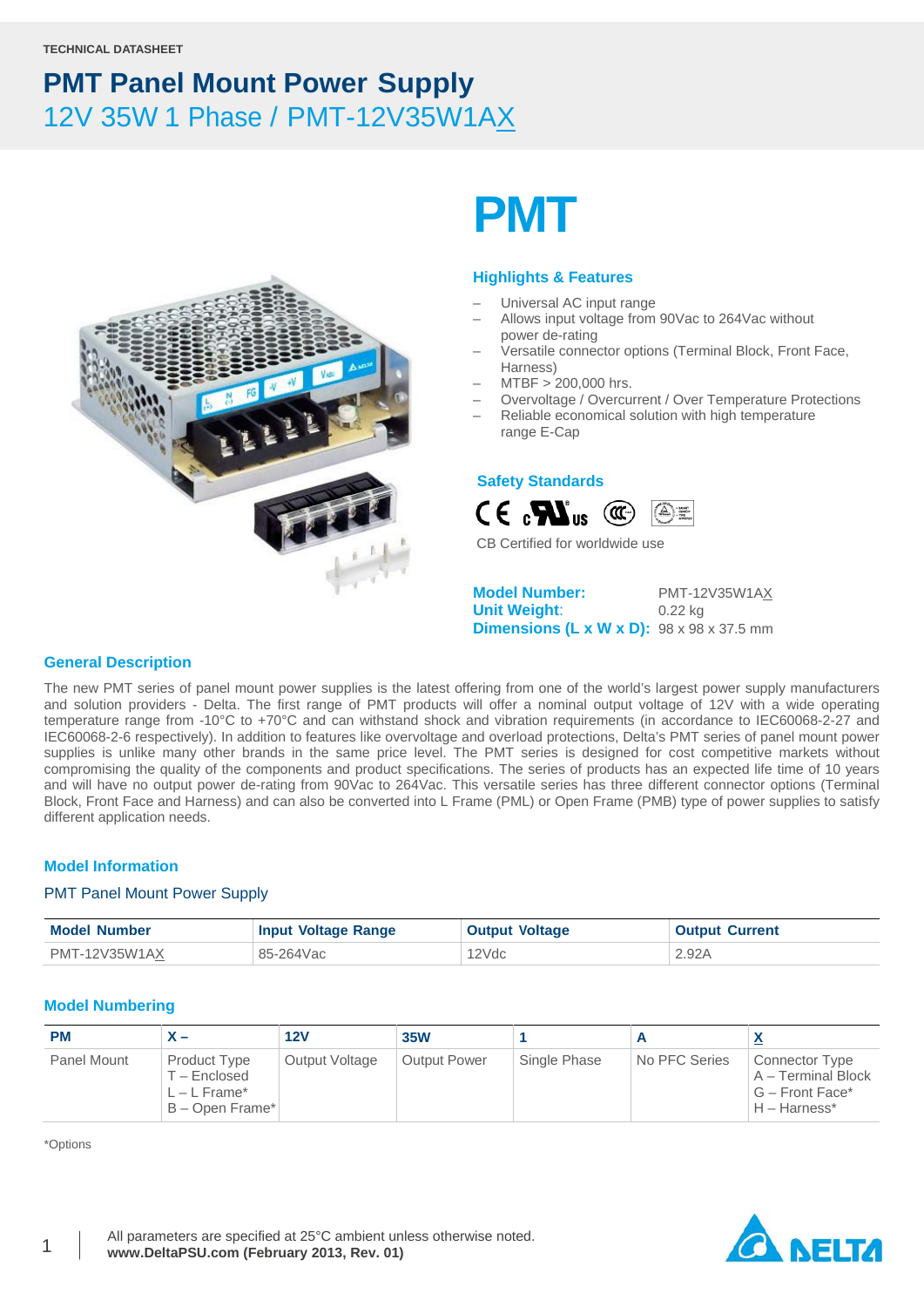### **Specifications**

### Input Ratings / Characteristics

| Nominal Input Voltage   | 100-240Vac                             |
|-------------------------|----------------------------------------|
| Input Voltage Range     | 85-264Vac                              |
| Nominal Input Frequency | 50-60Hz                                |
| Input Frequency Range   | 47-63Hz                                |
| Input Current           | $<$ 0.75A @ 115Vac, $<$ 0.50A @ 230Vac |
| Efficiency at 100% Load | > 84.0% @ 115Vac & 230Vac              |
| Max Inrush Current      | $<$ 30A @ 115Vac, $<$ 60A @ 230Vac     |
| Power Factor            | Conform to EN61000-3-2                 |
| Leakage Current         | $<$ 1mA @ 240Vac                       |
|                         |                                        |

### Output Ratings / Characteristics

| Nominal Output Voltage                                | 12Vdc                                                                       |
|-------------------------------------------------------|-----------------------------------------------------------------------------|
| Output Voltage Tolerance                              | $\pm$ 2% (initial set point tolerance from factory)                         |
| Output Voltage Adjustment Range                       | $11-14$ Vdc                                                                 |
| <b>Output Current</b>                                 | 2.92A                                                                       |
| <b>Output Power</b>                                   | 35W                                                                         |
| Line Regulation                                       | $0.5\%$ typ. (@ 85-264Vac input, 100% load)                                 |
| Load Regulation                                       | $<$ 1% typ. (@ 85-264Vac input, 0-100% load)                                |
| PARD (20MHz)                                          | < 100mVpp @ $0^{\circ}$ C to 50 $^{\circ}$ C,<br>< 150mVpp $@ -10°C$ to 0°C |
| <b>Rise Time</b>                                      | < 30ms @ nominal input (100% load)                                          |
| Start-up Time                                         | < 2500ms @ nominal input (100% load)                                        |
| Hold-up Time                                          | > 16.7ms @ 115Vac                                                           |
| Dynamic Response (Overshoot & Undershoot O/P Voltage) | $\pm$ 5% @ 0-100% load (Slew Rate: 0.1A/µS)                                 |
| Start-up with Capacitive Loads                        | 8,000µF Max                                                                 |

### **Mechanical**

| Case Chassis           | Aluminium                    |
|------------------------|------------------------------|
| Case Cover             | <b>SGCC</b>                  |
| Dimensions (L x W x D) | 98 x 98 x 37.5 mm            |
| Unit Weight            | $0.22$ kg                    |
| Indicator              | Green LED (DC OK)            |
| Cooling System         | Convection                   |
| Terminal               | Refer to the Table on Page 7 |
| Wire                   | Refer to the Table on Page 7 |

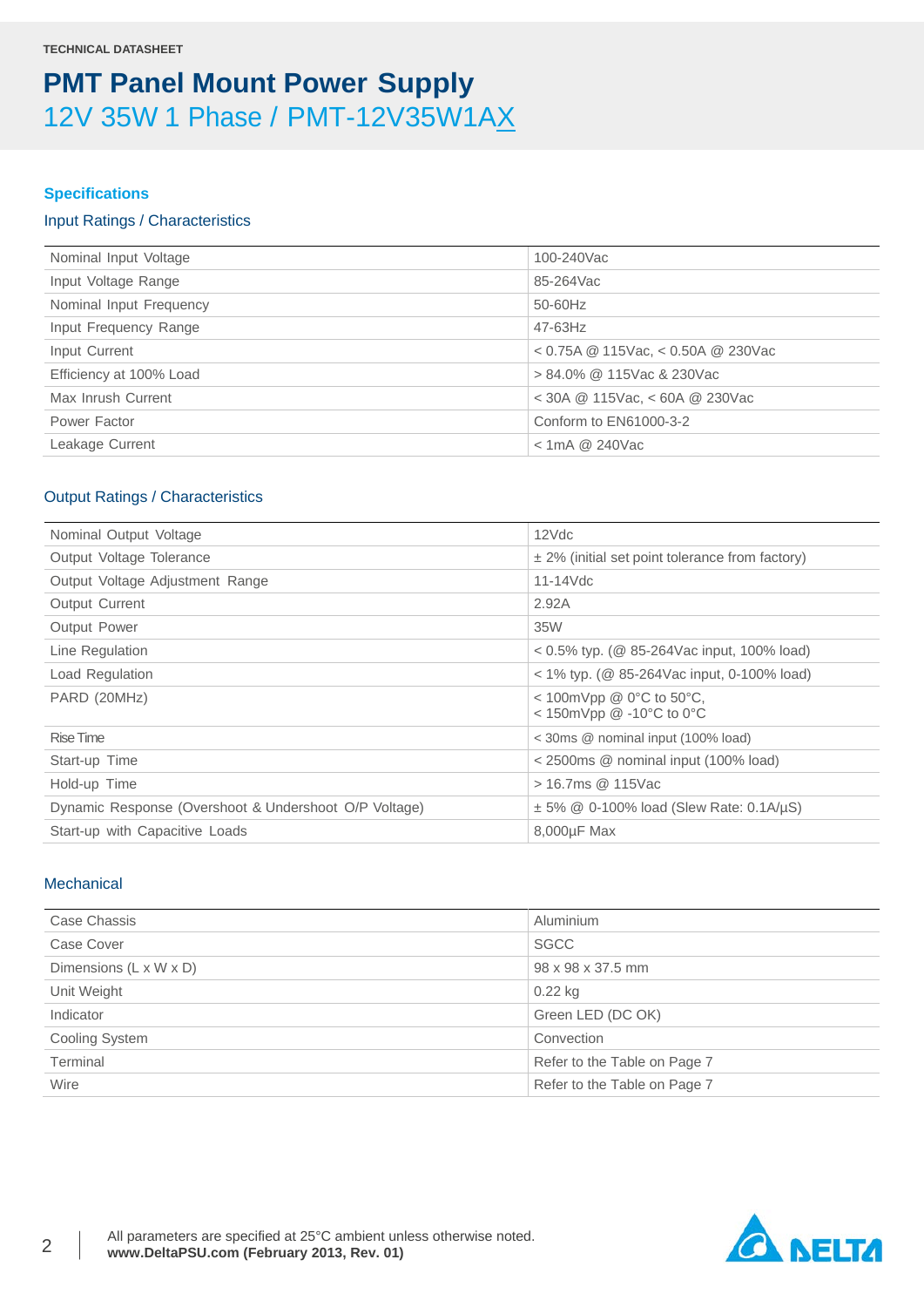### **Environment**

| Surrounding Air Temperature | Operating | $-10^{\circ}$ C to $+70^{\circ}$ C                                                                      |
|-----------------------------|-----------|---------------------------------------------------------------------------------------------------------|
|                             | Storage   | $-25^{\circ}$ C to $+85^{\circ}$ C                                                                      |
| Power De-rating             |           | $> 50^{\circ}$ C de-rate power by 2.5% / $^{\circ}$ C                                                   |
| <b>Operating Humidity</b>   |           | < 95% RH (Non-Condensing)                                                                               |
| <b>Operating Altitude</b>   |           | 5.000 Meters                                                                                            |
| Shock Test (Non-Operating)  |           | IEC60068-2-27, 50G for a duration of 11ms,<br>3 times per direction, 18 times in total                  |
| Vibration (Non-Operating)   |           | IEC60068-2-6, 10Hz to 55Hz @ 50m/S <sup>2</sup> (5G peak);<br>90 min per axis for all X, Y, Z direction |
| <b>Pollution Degree</b>     |           | 2                                                                                                       |

### **Protections**

| Overvoltage                     | 16V, +10% / -5%, SELV Output, Hicc-up Mode,<br>Non-Latching (Auto-Recovery) |
|---------------------------------|-----------------------------------------------------------------------------|
| Overload / Overcurrent          | > 120% of rated load current, Hicc-up Mode,<br>Non-Latching (Auto-Recovery) |
| Over Temperature                | Non-Latching (Auto-Recovery)                                                |
| <b>Short Circuit</b>            | Hicc-up Mode, Non-Latching<br>(Auto-Recovery when the fault is removed)     |
| <b>Protection Against Shock</b> | Class I with PE* connection                                                 |

\*PE: Primary Earth

### Reliability Data

| <b>MTBF</b>            | $> 200,000$ hrs.                            |
|------------------------|---------------------------------------------|
| Expected Cap Life Time | 10 years (115Vac & 230Vac, 50% load @ 40°C) |

### Safety Standards / Directives

| <b>Electrical Safety</b>              | TUV Bauart to EN60950-1, UL/cUL recognized to<br>UL60950-1 and CSA C22.2 No. 60950-1, CB scheme to<br>IEC60950-1, CCC to GB4943 |
|---------------------------------------|---------------------------------------------------------------------------------------------------------------------------------|
| ITE.                                  | IEC/EN/UL 60950-1                                                                                                               |
| <b>CE</b>                             | In conformance with EMC Directive 2004/108/EC and<br>Low Voltage Directive 2006/95/EC                                           |
| Material and Parts                    | RoHS Directive 2011/65/EU Compliant                                                                                             |
| Galvanic Isolation<br>Input to Output | 3.0KVac                                                                                                                         |
| Input to Ground                       | 1.5KVac                                                                                                                         |
| Output to Ground                      | 0.5KVac                                                                                                                         |

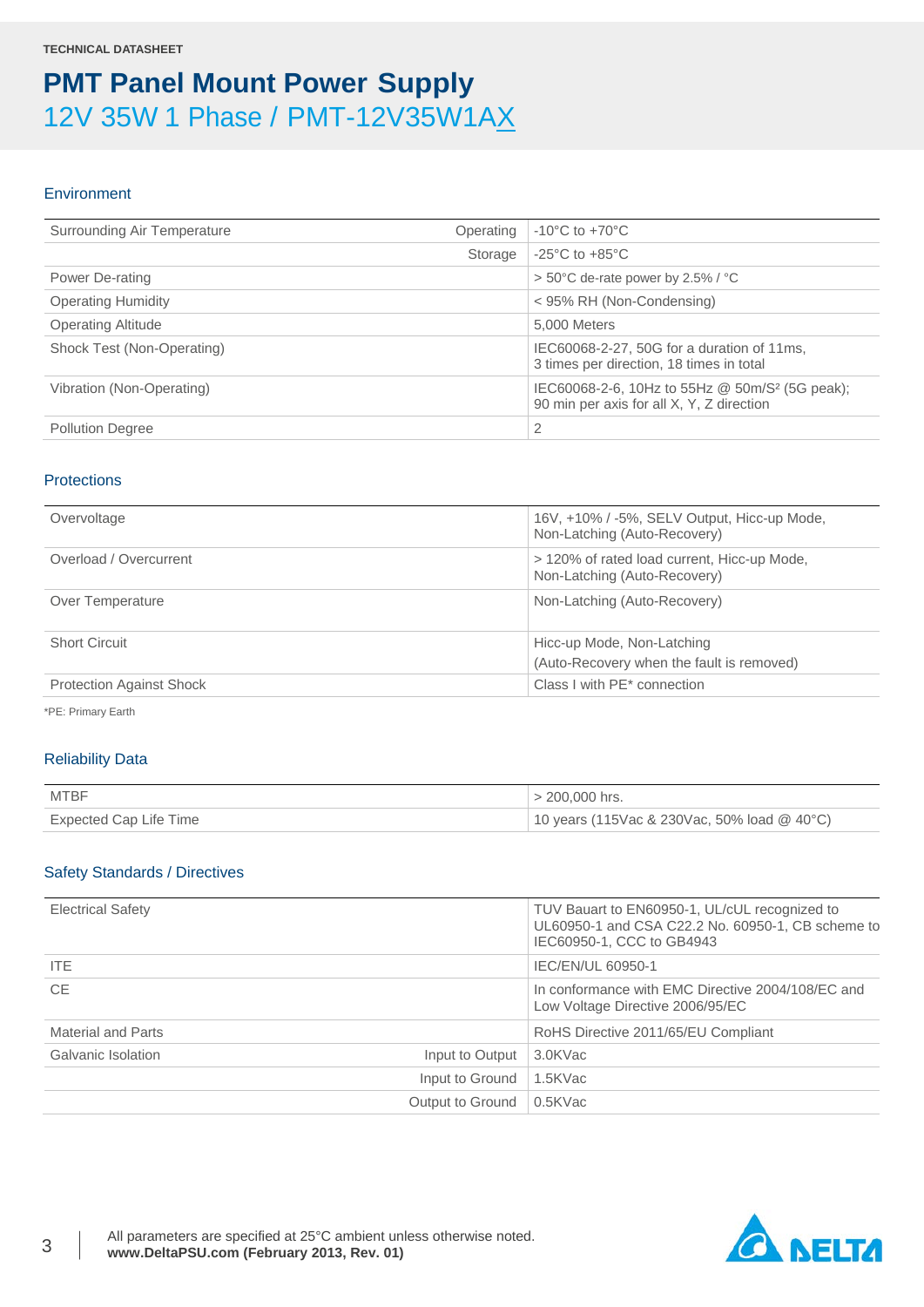### EMC

| EMC / Emissions                          |               | CISPR22, EN55022, FCC Title 47: Class B                                                             |
|------------------------------------------|---------------|-----------------------------------------------------------------------------------------------------|
| Immunity to                              |               |                                                                                                     |
| Electrostatic Discharge                  |               | IEC61000-4-2 Level 4 Criteria $A^{1}$<br>Air Discharge: 15kV<br>Contact Discharge: 8kV              |
| <b>Radiated Field</b>                    | IEC61000-4-3  | Level 3 Criteria $A^{1}$<br>80MHz-1GHz, 10V/M with 1kHz tone / 80% modulation                       |
| <b>Electrical Fast Transient / Burst</b> | IEC61000-4-4  | Level 3 Criteria $A^{1}$<br>2kV                                                                     |
| Surge                                    | IEC61000-4-5  | Level 3 Criteria $A^{1}$<br>Common Mode <sup>2)</sup> : 2kV<br>Differential Mode <sup>3</sup> : 1kV |
| Conducted                                | IEC61000-4-6  | Level 3 Criteria $A^{1}$<br>150kHz-80MHz, 10Vrms                                                    |
| Power Frequency Magnetic Fields          | IEC61000-4-8  | Criteria $A^{1}$<br>10A/Meter                                                                       |
| <b>Voltage Dips</b>                      | IEC61000-4-11 | 100% dip; 1 cycle (20ms); Self Recoverable                                                          |
| Low Energy Pulse Test (Ring Wave)        | IEC61000-4-12 | Level 3 Criteria $A^{1}$<br>Common Mode <sup>2)</sup> : 2kV<br>Differential Mode <sup>3</sup> : 1kV |
|                                          |               |                                                                                                     |

1) Criteria A: Normal performance within the specification limits

2) Asymmetrical: Common mode (Line to earth)

3) Symmetrical: Differential mode (Line to line)

### **Block Diagram**



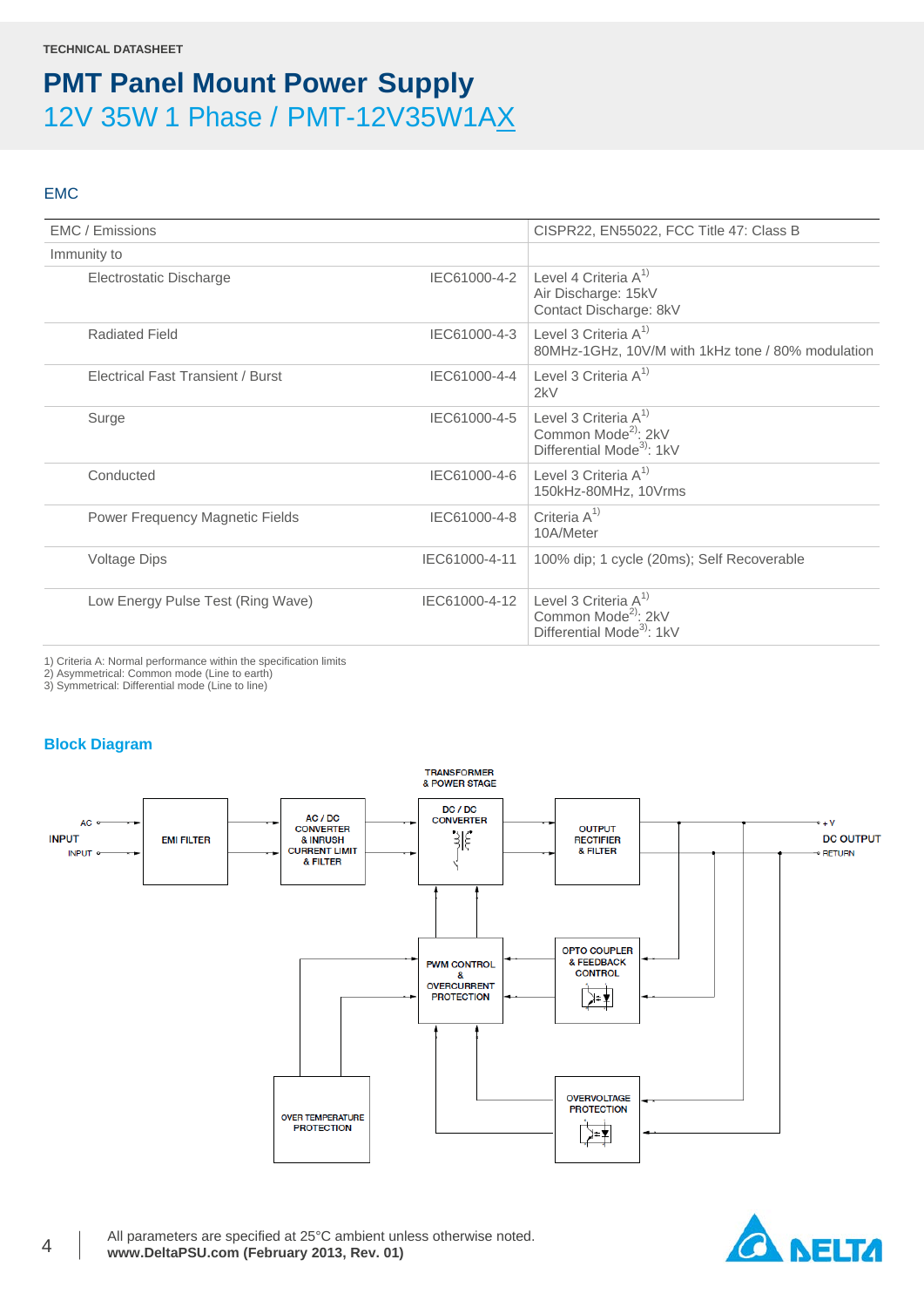### **Dimensions**

**L x W x D:** 98 x 98 x 37.5 mm



### **Engineering Data**



**Fig. 1 De-rating for Vertical and Horizontal Mounting Orientation** > 50°C de-rate power by 2.5% / °C

- 1. Power supply components may degrade, or be damaged, when the power supply is continuously used outside the shaded region, refer to the graph shown in Fig. 1.
- 2. If the output capacity is not reduced when the surrounding air temperature >50°C, the device will run into Over Temperature Protection. When activated, the output voltage will go into bouncing mode and will<br>recover when the surrounding air recover when the surrounding air temperature is lowered or the load is reduced as far as necessary to keep the device in working condition.
- 3. In order for the device to function in the manner intended, it is also necessary to keep a safety distance of 20mm with adjacent units while the device is in operation.
- 4. Depending on the surrounding air temperature and output load delivered by the power supply, the device can be very hot!
- 5. If the device has to be mounted in any other orientation, please do not hesitate to contact **info@deltapsu.com** for more details.

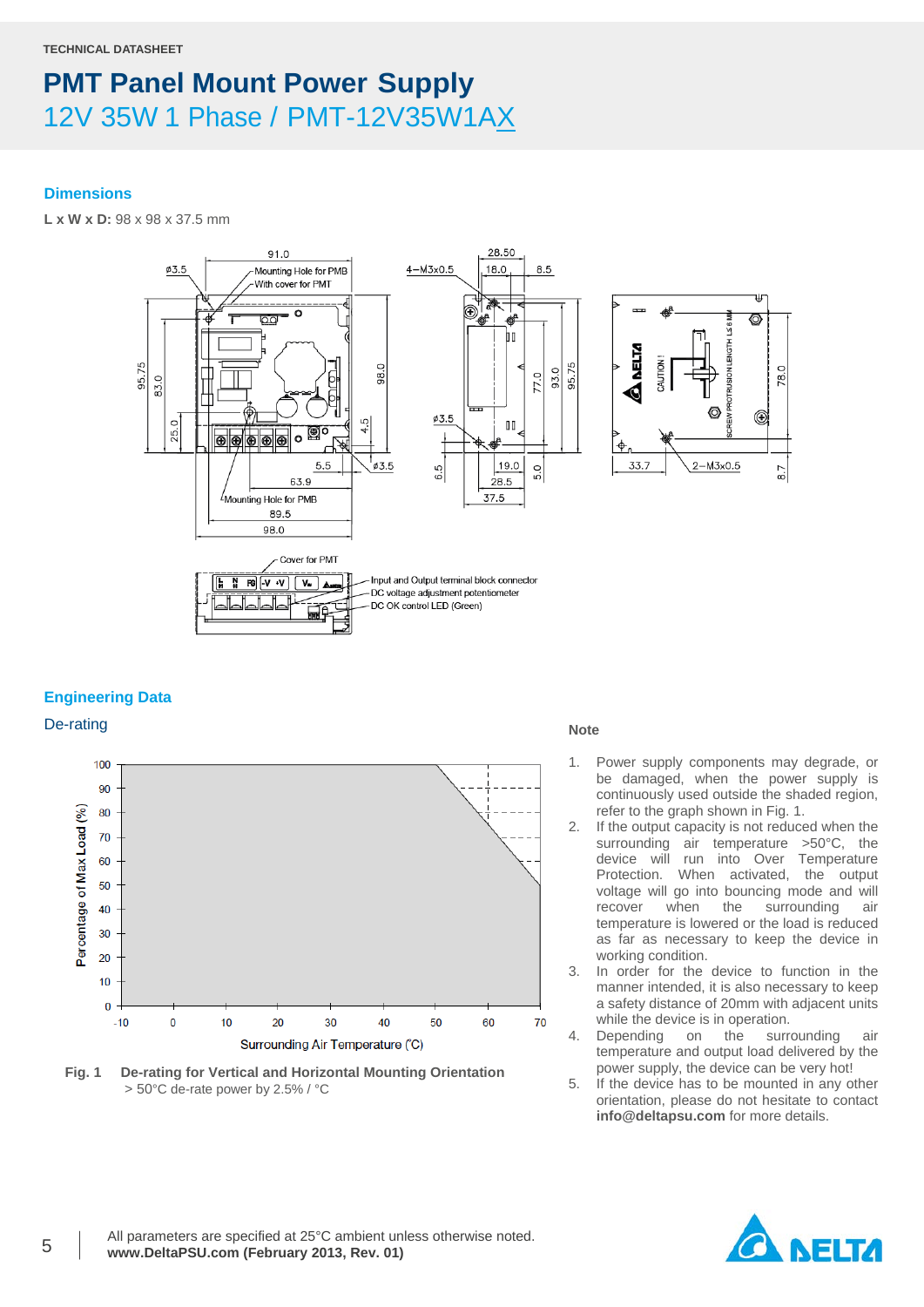#### **TECHNICAL DATASHEET**

### **PMT Panel Mount Power Supply** 12V 35W 1 Phase / PMT-12V35W1AX

### Output De-rating VS. Input Voltage



 No output power de-rating for the input voltage from 90Vac to 264Vac

### **Assembly & Installation**

Mounting holes for power supply assembly onto the mounting surface.

- Ⓐ The power supply shall be mounted on minimum 2 mounting holes using M3 screw minimum 5 mm length.
- Ⓑ This surface belongs to customer's end system or panel where the power supply is mounted.
- **Connector**







**Fig. 2.1 Side Mounting (Vertical) Fig. 2.2 Base Mounting (Vertical) Fig. 2.3 Side Mounting (Horizontal)**

### Improper Installations



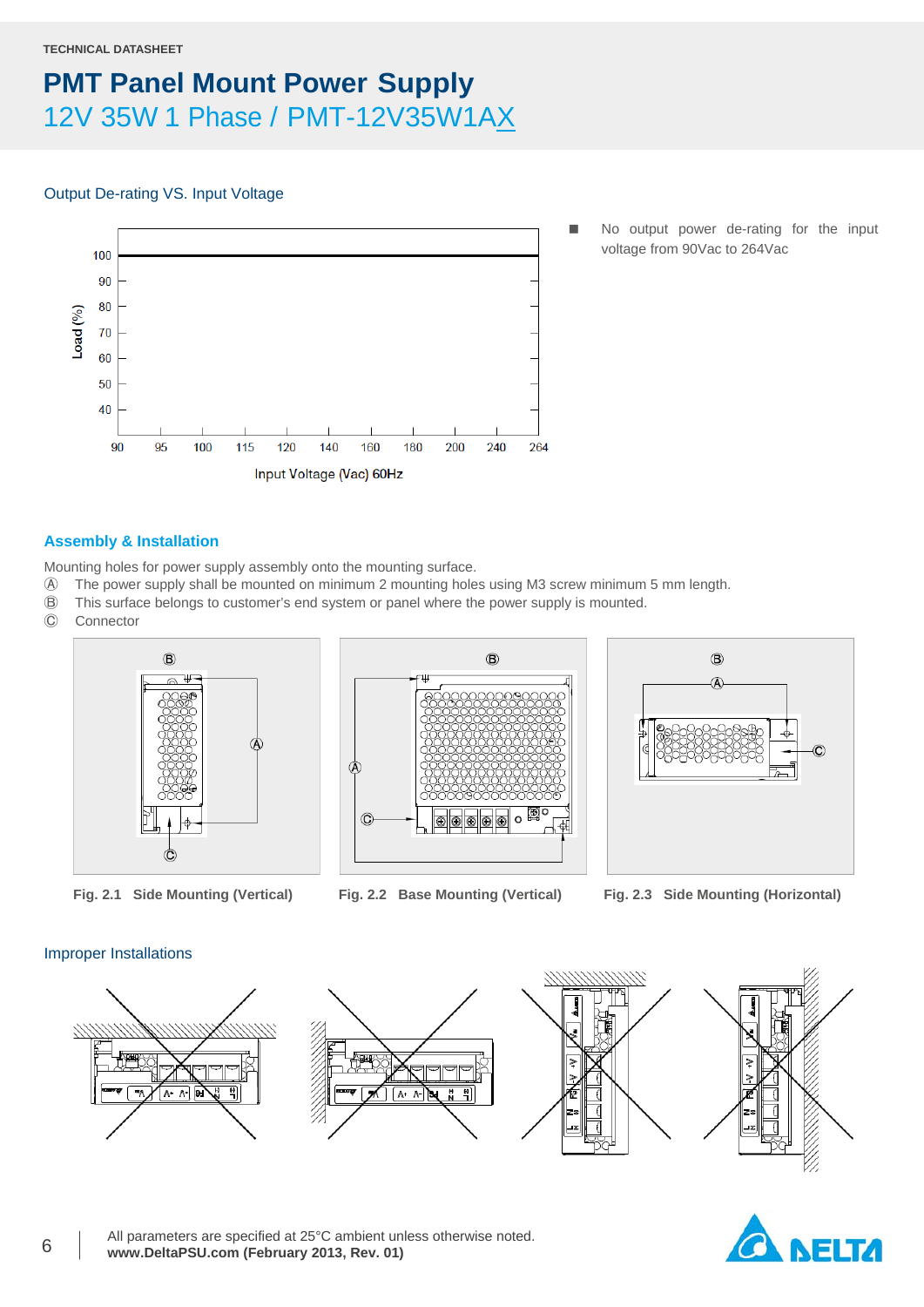

■ Only use M3 screw  $\leq$  X mm through the base mounting holes (Refer to the Screw Protrusion Length in the table below). This is to keep a safe distance between the screw and internal components.

### Connection & Screw Protrusion Data

| <b>Product Group</b> | <b>Item</b>                    | <b>Connector Options</b> |                          |                          |
|----------------------|--------------------------------|--------------------------|--------------------------|--------------------------|
| <b>PMT</b>           |                                | <b>A-Terminal Block</b>  | G - Front Face*          | $H - Harness*$           |
|                      | <b>AWG</b>                     | $22 - 12$                | $22 - 12$                | $22 - 18$                |
|                      | Torque                         | 13Kgf.cm                 | 13Kgf.cm                 |                          |
|                      | Input Connector                | $\qquad \qquad -$        | -                        | B3P5-VH(LF)(SN)          |
|                      | <b>Output Connector</b>        | $\overline{\phantom{0}}$ |                          | B2P3-VH(LF)(SN)          |
|                      | <b>Input Mating Connector</b>  | $\qquad \qquad -$        | $\overline{\phantom{0}}$ | VHR-5N                   |
|                      | <b>Output Mating</b>           | $\overline{\phantom{0}}$ |                          | VHR-3N                   |
|                      | Input & Output Terminal        | $\qquad \qquad -$        |                          | SVH-21T-P1.1             |
|                      | <b>Screw Protrusion Length</b> | 5mm (6mm Max)            | 5mm (6mm Max)            | 5mm (6mm Max)            |
| PML*                 | <b>AWG</b>                     | $22 - 12$                | $22 - 12$                | $22 - 18$                |
|                      | Torque                         | 13Kgf.cm                 | 13Kgf.cm                 |                          |
|                      | Input Connector                | —                        | $\overline{\phantom{0}}$ | B3P5-VH(LF)(SN)          |
|                      | <b>Output Connector</b>        | $\overline{\phantom{0}}$ | —                        | B2P3-VH(LF)(SN)          |
|                      | Input Mating Connector         | $\overline{\phantom{0}}$ |                          | VHR-5N                   |
|                      | <b>Output Mating</b>           |                          |                          | VHR-3N                   |
|                      | Input & Output Terminal        | $\qquad \qquad -$        |                          | SVH-21T-P1.1             |
|                      | <b>Screw Protrusion Length</b> | 5mm (6mm Max)            | 5mm (6mm Max)            | 5mm (6mm Max)            |
| PMB*                 | <b>AWG</b>                     | $22 - 12$                | $22 - 12$                | $22 - 18$                |
|                      | Torque                         | 13Kgf.cm                 | 13Kgf.cm                 | $\overline{\phantom{0}}$ |
|                      | Input Connector                | —                        | -                        | B3P5-VH(LF)(SN)          |
|                      | <b>Output Connector</b>        | $\qquad \qquad -$        | $\overline{\phantom{m}}$ | B2P3-VH(LF)(SN)          |
|                      | Input Mating Connector         | $\qquad \qquad -$        | —                        | VHR-5N                   |
|                      | <b>Output Mating</b>           |                          |                          | VHR-3N                   |
|                      | Input & Output Terminal        | $\qquad \qquad -$        | $\overline{\phantom{0}}$ | SVH-21T-P1.1             |
|                      | <b>Screw Protrusion Length</b> | 5mm                      | 5 <sub>mm</sub>          | 5mm                      |

#### \*Options

– To ensure sufficient convection cooling, always maintain a safety distance of 20mm from all ventilated surfaces while the device is in operation.

– The device is not recommended to be placed on low thermal conductive surfaces, for example, plastics.

– Prevent any foreign metal, particles or conductors to enter the device through the openings during installation. It can cause: - Electric shock; Safety Hazard; Fire; Product failure.

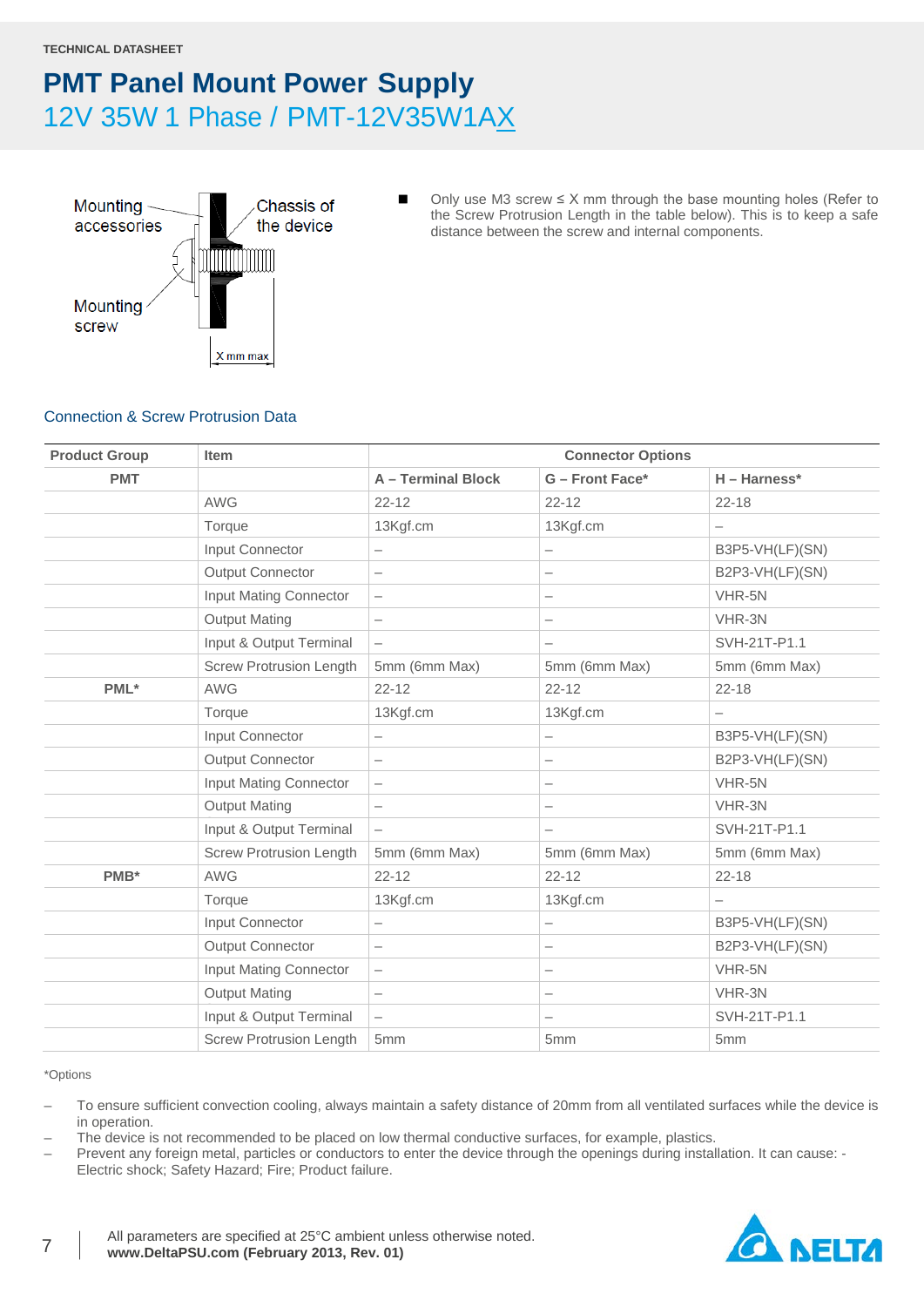#### **Functions**

### Start-up Time

The time required for the output voltage to reach 90% of its set value, after the input voltage is applied.

### Rise Time

The time required for the output voltage to change from 10% to 90% of its set value.

### Hold-up Time

Hold up time is the time when the AC input collapses and output voltage retains regulation for a certain period of time. The time required for the output to reach 95% of its set value, after the input voltage is removed.

### ■ Graph illustrating the Start-up Time, Rise Time, and Hold-up Time



### Inrush Current

Inrush current is the peak, instantaneous, input current measured and, occurs when the input voltage is first applied. For AC input voltages, the maximum peak value of inrush current will occur during the first half cycle of the applied AC voltage. This peak value decreases exponentially during subsequent cycles of AC voltage.



#### Dynamic Response

The power supply output voltage will remains within  $±5\%$  of its steady state value, when subjected to a dynamic load from 0 to 100% of its rated current.